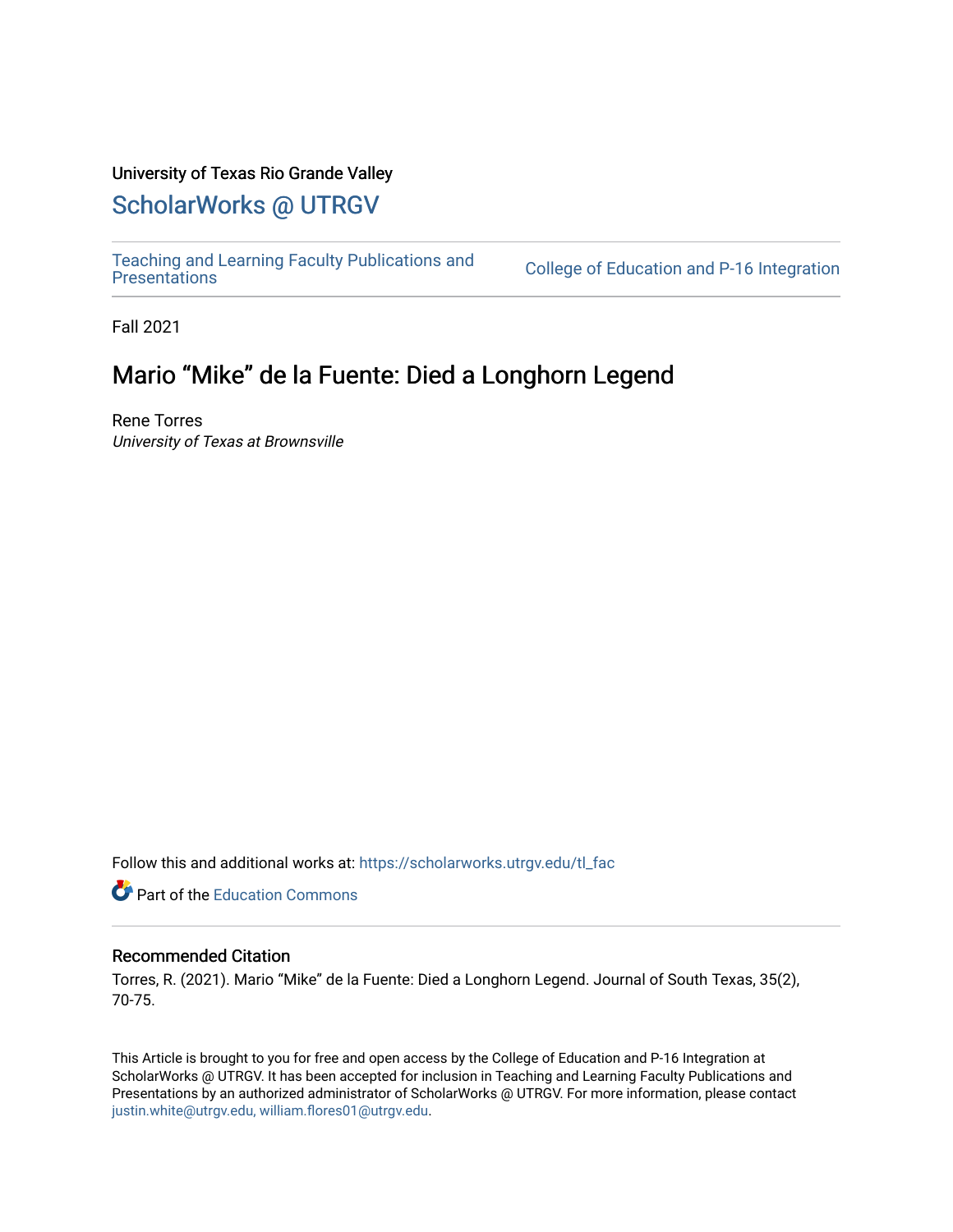### **MARIO "MIKE" DE LA FUENTE**

Died a Longhorn Legend

#### BY RENE TORRES<sup>1</sup>

Mario de la Fuente was born in 1909, he was the twelve child of Francisco de la Fuente— who was a successful rancher and merchant in Mexico. The environment to which he was born into took a turn for the worst when in 1910 the Mexican Revolution showed its ugly face. It was then, that Pancho Villa's raids forced his family to escape to safety in Mexico City. His father had relatives there, who were high officials with the national government.

A few years later, Pancho Villa, "El Centauro del Norte" and his rebels, marched into Mexico City waving a victory banner. Yet again, Mario's parents were compelled to removed themselves from a situation they had faced in Coahuila— stay in Mexico, and be killed, or take the train to the U.S. border.

Leaving behind all they owned . . . They decided to take a train to U.S./Mexican border—a journey full of intrigue at every turn. They eventually crossed the boundary line at Del Rio, Texas— settling into a life of poverty.

They left a trail of ballads, bullets, and banditos—only to face another battle on American soil. At five years old, Mario and his family were confronted, with more than just a tint of racism. A concept unknown to them prior to coming to the United States.

The "Promise Land" was not as inviting as they expected, and in fact, discrimination was what kept him and the rest of his fellow exiles in poverty and failure. But Mario, was carved from a different fabric, not conceding to the shouts of bigotry.

Although the voices of prejudice had a crippling affect at the begin-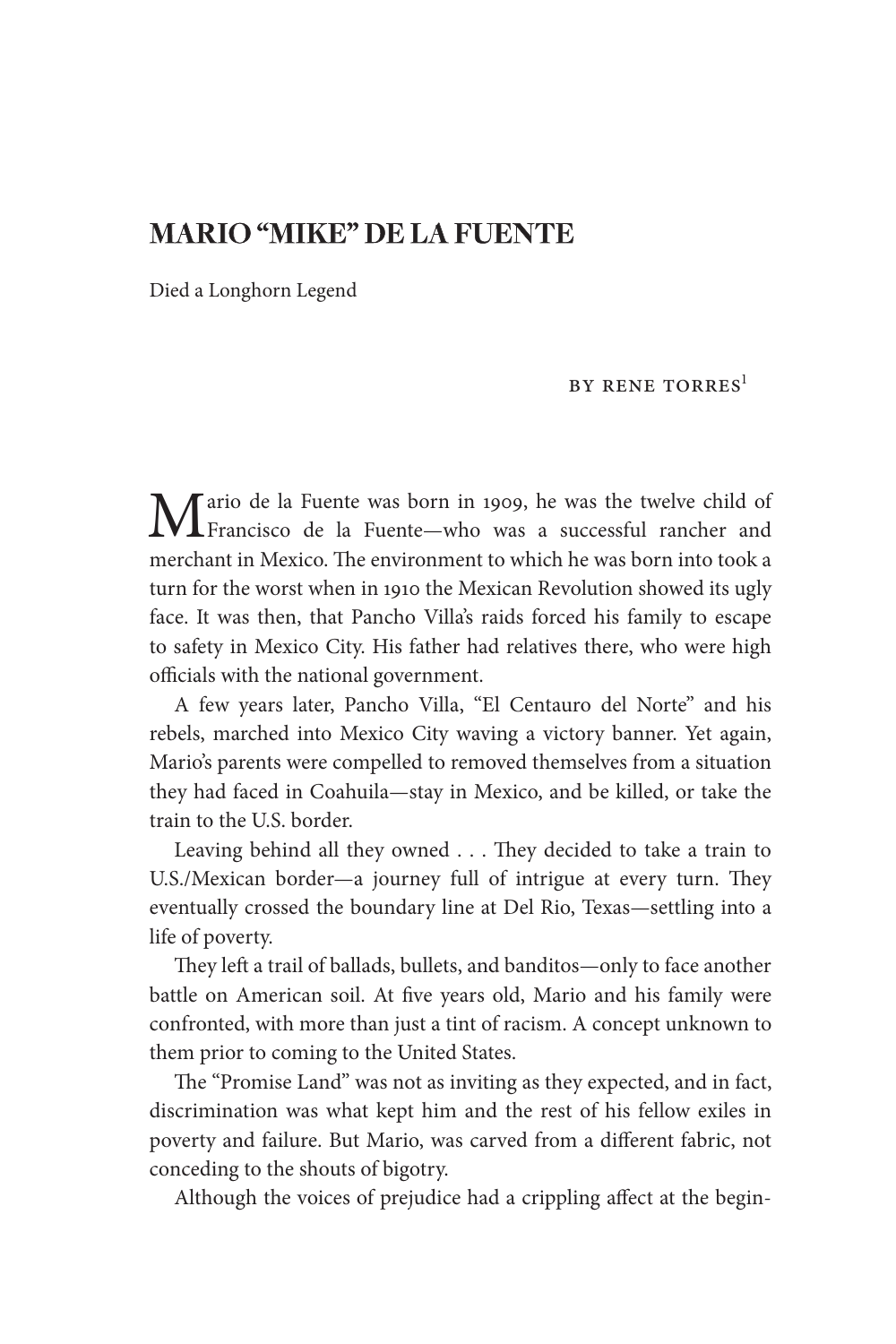ning, he did not allow it to impede his drive for success. He fought back, not using weapons, but by becoming better than those that chose to oppress him.

Thanks to his two older sisters, he learned English, but still had problems in the classroom. Eventually, he grew into becoming an excellent student. He graduated with honors at Del Rio High School, at the same time, excelling in baseball, basketball, and football.

**Baseball saved him . . .** 

Looking back to his grammar school years, he commented, "The sixth grade was an exciting year for me—under the fine coaching of Sam Stewart, we won the grammar school baseball championship." Mario, was also a winner in the classroom, earning championship honors in every math contest. "I wished the six- grade had never ended," said Mario.

After this period, he was touched by the baseball bug, and admitted that he ate, slept and dreamt baseball. His high school baseball experience had countless examples of brilliance. As a pitcher, he went undefeated in his junior and senior years leading his team to two district titles. He was a right-handed finesse pitcher that demonstrated knowledge of the game beyond his age.

In fact, in the last game of his senior year he was appointed player/ coach. The official baseball coach who had vast experience in football, was clueless when it came to coaching America's game.

Mario led his high school team, on the field and from the dugout to defeat San Antonio Brackenridge. At the time, the Alamo squad was a top power in Texas baseball at the AA level— while Del Rio was a Class "B" team.

**Mario becomes a Longhorn . . .** 

In 1927, with \$2.64 in his pocket hitched a ride to Austin, Texas, and there finds a welcoming family that lived half a block from the university that took him in. A new chapter in his baseball career begins when the call was made for all players wishing to try out for the freshman team show up for practice. There were 45 inspiring candidates eagerly waiting to show their skills.

When the coach called pitchers to surround the pitching mound, they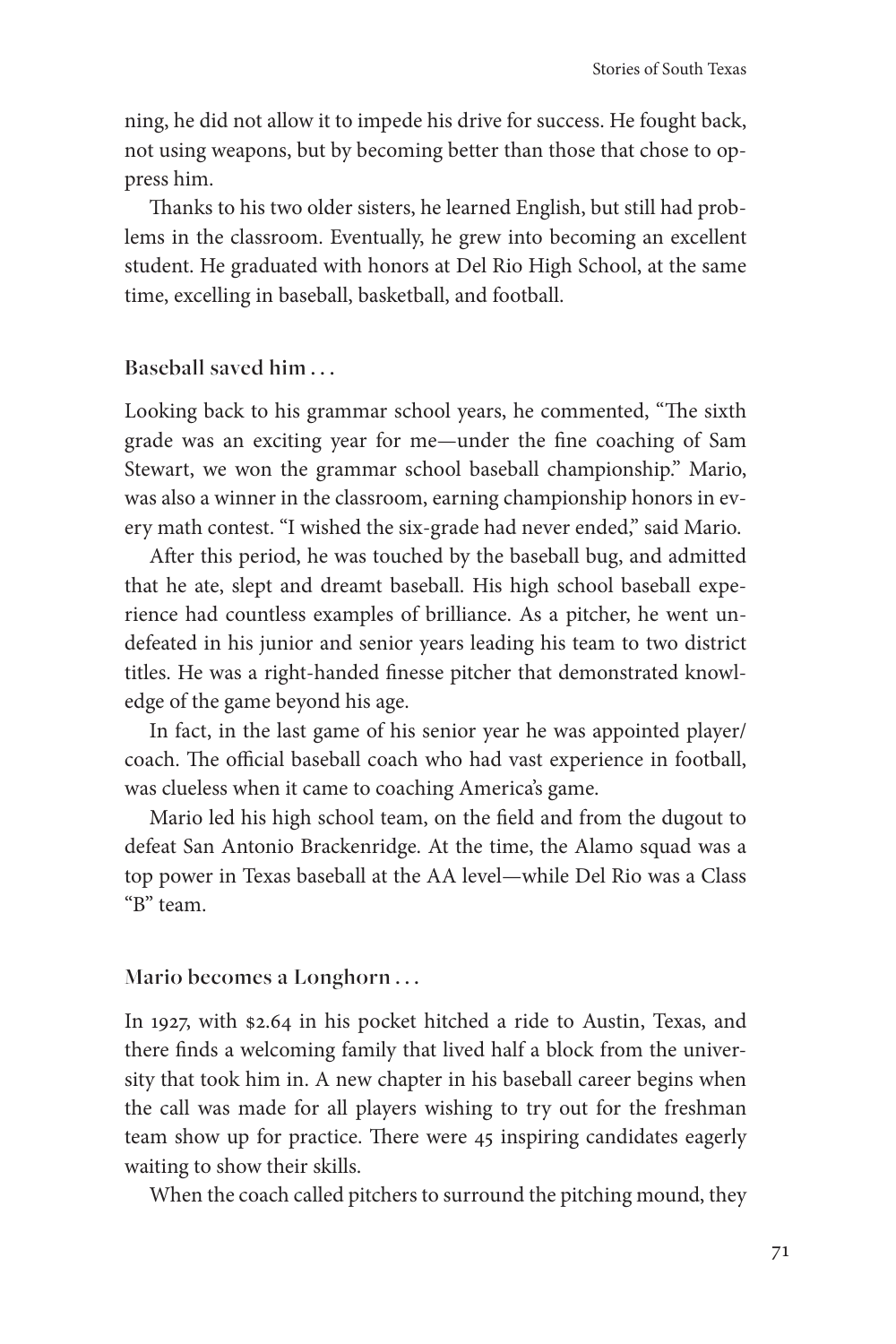were all over six feet and loaded with extra muscle. Mario, stood out like a sore thumb, at 5'10 and 155 pounds. The next words coming out of the coach's mouth, "Hey midget, referring to Mario, I said the pitchers! Not the bat boys!" There was no response from Mario-allowing his pitching to do the talking.

The message from the coach was loud and clear, "Only five of you will join the spring team to compete against the varsity." Mario demonstrated he was no "bush leaguer," and was selected to join the spring squad.

In one scrimmage game against the varsity, he took the mound at old Clark Field., the home field of the Longhorns. Mario used his dancing curveball to embarrass the batters and a pitch called the "Chencha," (the English version of a change- up) a slow- moving ball barely reaching the plate.

His inventory of pitches was unseen and unheard on this side of the Rio Grande. After the last out was made in a seven-inning game. He tossed a no-hit, no run game against the "Big boys of college baseball." A whistling fastball was something the "Varsity" could hit, but they did not get that from Mario.

Instead, he delivered an array of pitches that kept them guessing inducing hitters to go "fishing," swinging wildly at pitches that were outside the strike zone. On this day, the would-be batboy displayed to his coaches and teammates, that his pitching was bigger than a "midget."

The next morning the "Daily Texan," the university newspaper, wrote the following: "There is a young Mexican on the freshman baseball team who can make the ball say Uncle, referring to Uncle Billy Disch." Mario went on to have an undefeated freshman season with a 6-o record.

The first architect of the Longhorn baseball dynasty, "Billy Disch" took notice of his future star. Only one word of advice, in an era of prejudice, Disch would caution him, "not to speak Spanish" on road trips lest hotels and restaurants would refuse to serve him.

Under his tutelage, Mario blossomed with every pitch and was the first ball player from Mexico to earn a baseball scholarship at UT. Although he had secured a scholarship, he still had to work through college. The athletes of then were not spoiled and cuddled like the players of today. They had to earn their keep.

He was a three- year letterman in baseball and led the Longhorns to two Southwest Conference titles. Mario was selected to the All-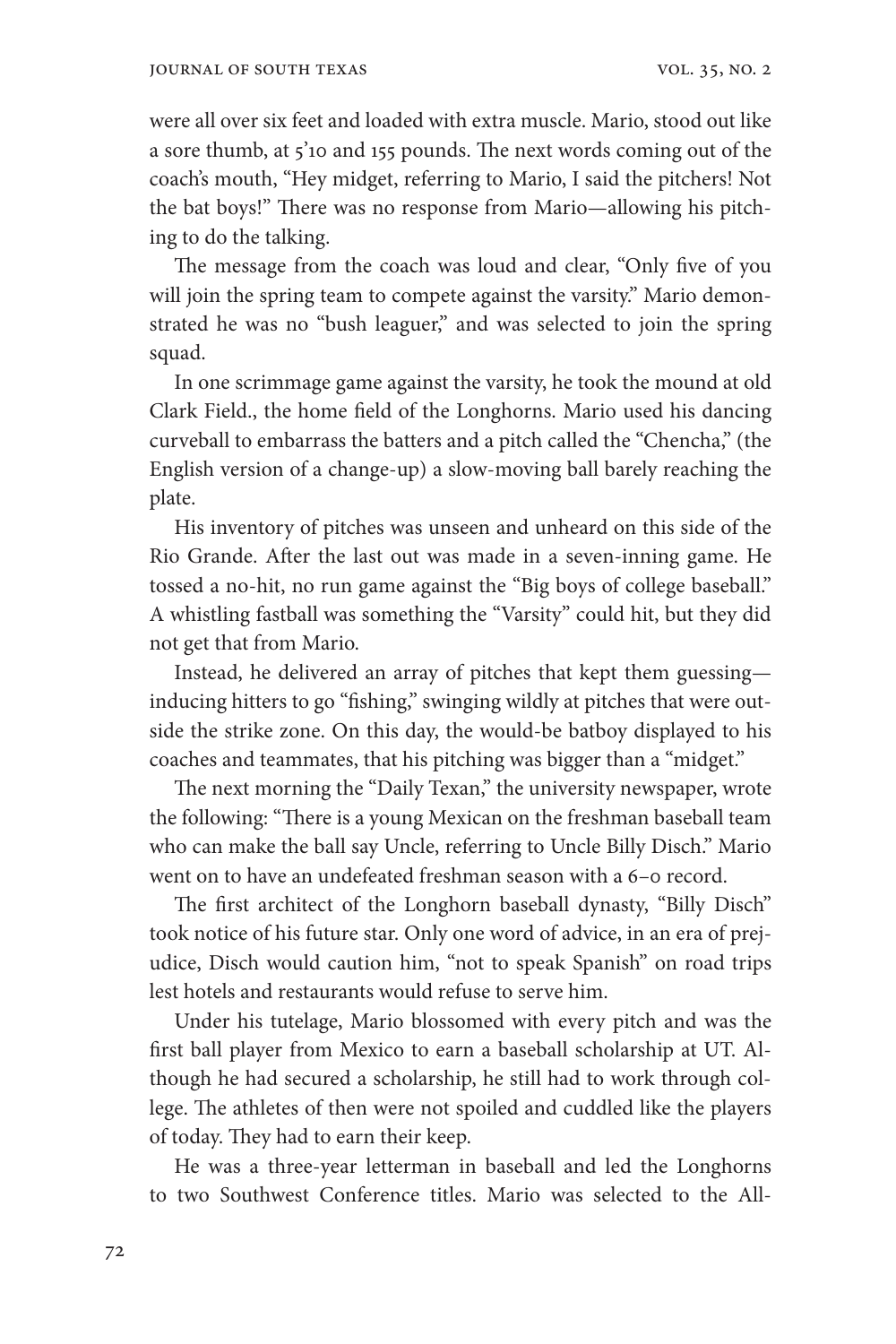Southwest Conference team in 1931. The Austin American wrote, "De la Fuente cannot be kept off anybody's All-Conference pitching staff. The boy from Del Rio will be the unanimous choice of all fair-minded scribes."

In 1994, He was inducted in the UT Hall of Honor—a fitting tribute only bestowed to those that soared above the rest. When receiving the honor, he spoke, fighting back a flood of tears, about what the University meant to him. He expressed gratitude for the opportunity to play baseball in one of the most decorated colleges in the country.

He also mentioned how he was privileged to have worn the same uniform of the legendary Billy Disch— when few like him at the time, were part of the college baseball landscape. It was written that he was one of the greatness athletes in the University's sports history.

**New challenges . . .** 

After graduating from UT, he signed a professional baseball contract with the Texas League's San Antonio Indians. Although he was given credit for breaking the color line there. Instead, it was Leo Najo, from Mission, Texas that was there first, debuting in 1924.

His stay in San Antonio was short. Mario goes back to Mexico and plays in the Mexican League, but his fame and fortune did not come from baseball. He flourished in the business world, first by buying two radio stations, and in 1954, he ventured into "Cable Television." The first cable network was in Nogales and with time, his cables companies grew, and by the 1990s he had a monopoly in the cable television industry in Mexico. He was given credit as being the "Father of Cable television in Latin America."

Always wanting to do more for his community, he dove into buying the old bullring in Nogales. The circular diamond became an immediate success attracting thousands of American tourists to his venue. Thus, improving the economy of Nogales to the point where it became known as the best tourist location in Northwest Mexico. His commitment to his community was legendary. Through his efforts and connections with baseball notables from this country, he brought professional baseball to Mexico.

His life transcended the ordinary. On the pitching mound, his was illuminating, and his deeds beyond the diamond, were inspirational. He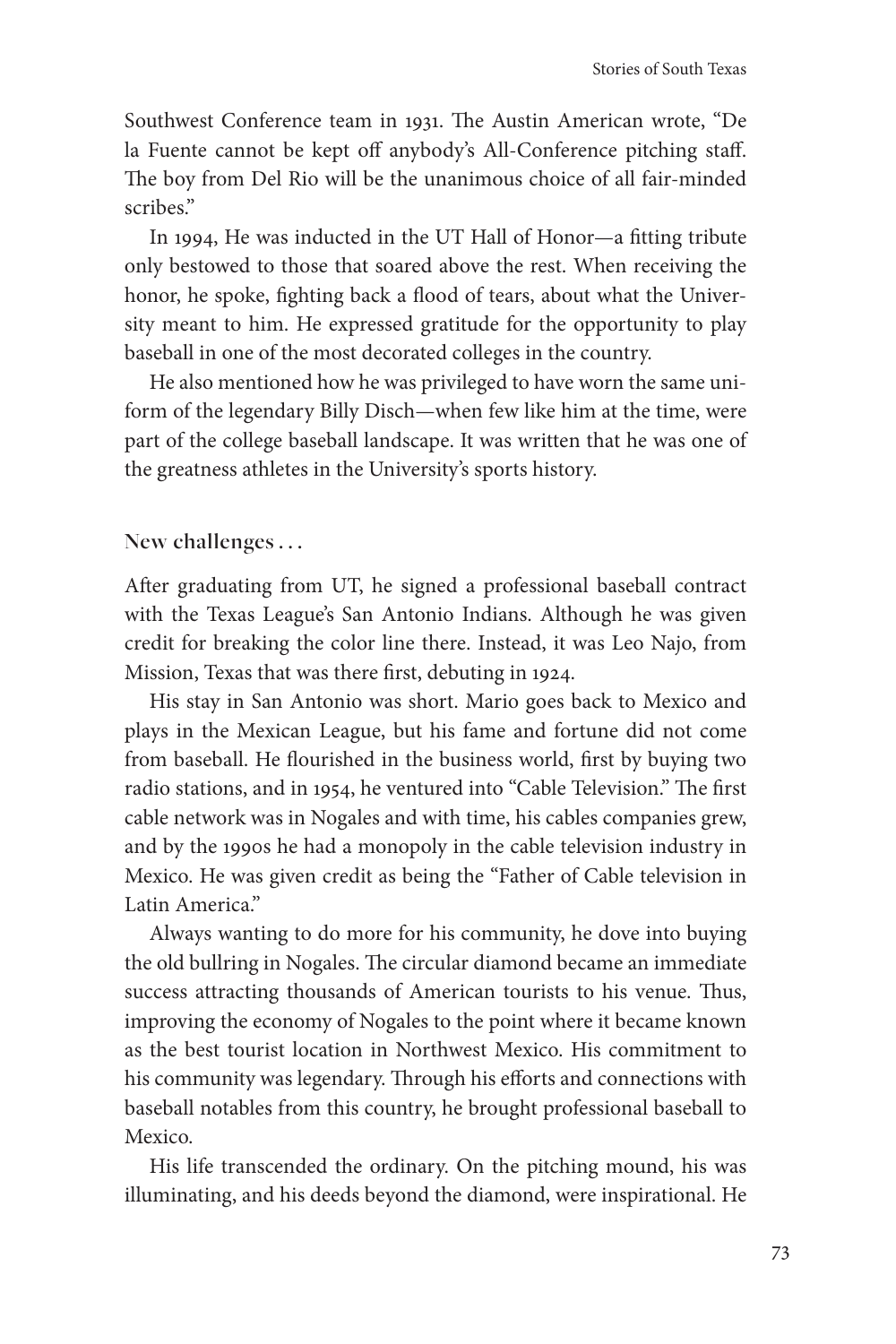

left behind a long list of community and humanitarian service to his name. His favorite motto was, "Work like a gringo and play like a Mexican."

At the end of his colorful life, he was hailed as Mr. Beisbol of Sonora, Mexico's Ambassador of "Good Will" to the U.S. and was recognized by the State of Arizona as the best Mexican friend of the United States.

As one of the first Mexicans to attend college in this country, he paved the way for succeeding generations of countrymen looking for an education in the United States. He died a "Longhorn Legend" in 2005, at the age of 95.

Note: Excerpts were taken from the Austin American, Arizona Daily Star, UT-Austin Website, Mario's obituary, Omar Rivera's research and from Mario's book, "I like you Gringo, But."



First row-Disch, Peeples, Carr, Leach, Scott, Manager<br>Second row-Bassett, De La Fuente, Lamm, Rees, Higgins, Railton<br>Third row-Ford, Rhoads, Hughes, Hopkins, Walker, Browning

Figures 1 and 2: Photos taken form UT- Austin yearbooks